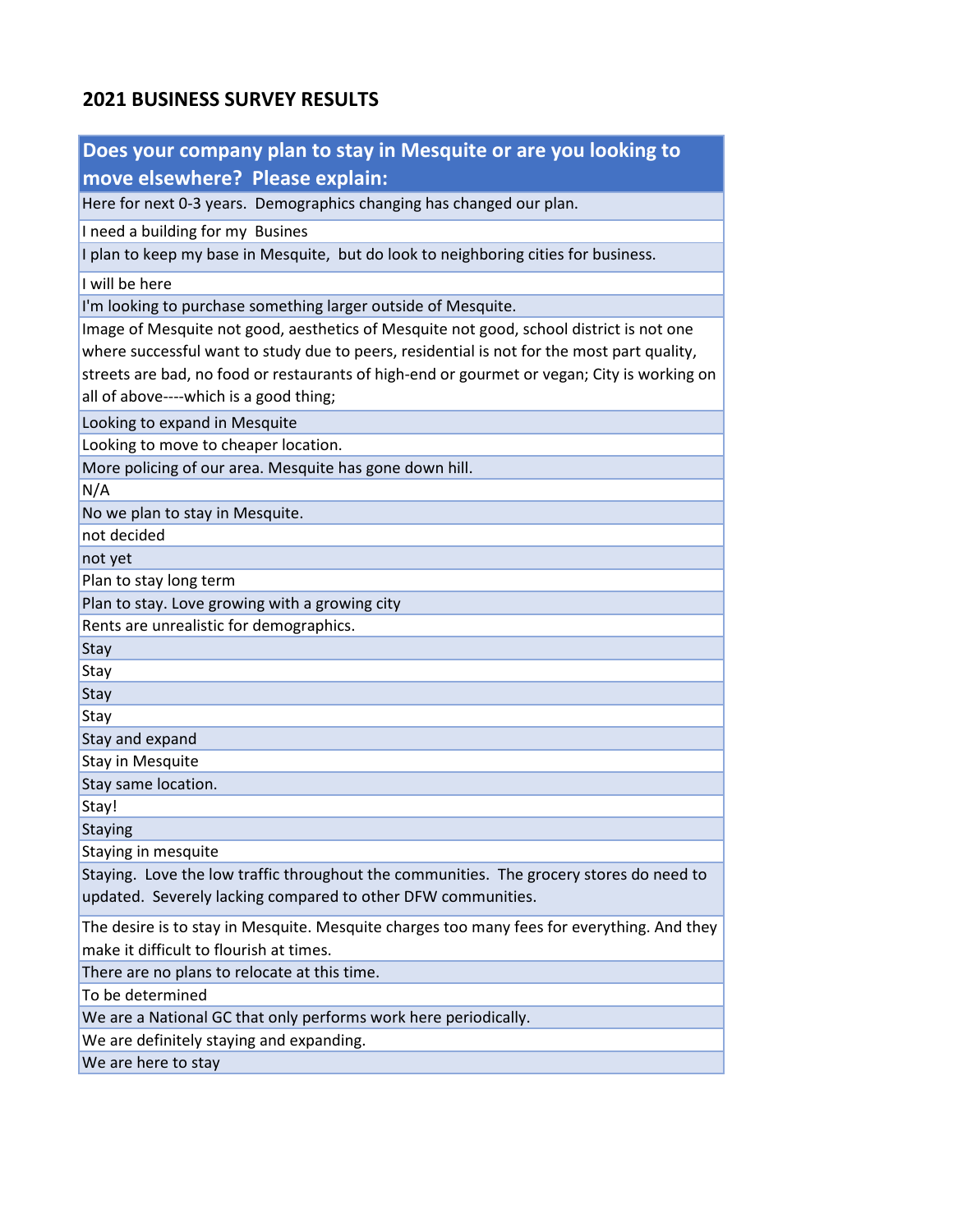We are looking to move part of our operation because of the streets.I dont understand why replacing curbs in residential areas take priority over road ways in business areas. Come drive down Executive Blvd off Town East.

We are looking to stay in Mesquite

We have been in Mesquite for over 23 years and have no plans on moving until rents go upward where we can't afford to stay.

We need more space but building in Mesquite in next to impossible so we are looking elsewhere.

We're looking elsewhere.

While we are expecting to stay in Mesquite, we are looking to expand-if not adding a location, we need more more area/garage space.

yes

yes

yes

Yes

yes would love some help from the city...

Yes, we are happy to be here and staying.

Yes. We plan to stay in mesquite.

## **Does one of the below Historically Underutilized Business categories describe 51% or more of your company's ownership?**

| American woman         |
|------------------------|
| American woman         |
| American woman         |
| American woman         |
| American woman         |
| American woman         |
| American woman         |
| American woman         |
| American woman         |
| American woman         |
| American woman         |
| American woman         |
| Asian Pacific American |
| Asian Pacific American |
| Asian Pacific American |
| <b>Black American</b>  |
| <b>Black American</b>  |
| <b>Black American</b>  |
| <b>Black American</b>  |
| <b>Black American</b>  |
| <b>Black American</b>  |
| <b>Black American</b>  |
| <b>Black American</b>  |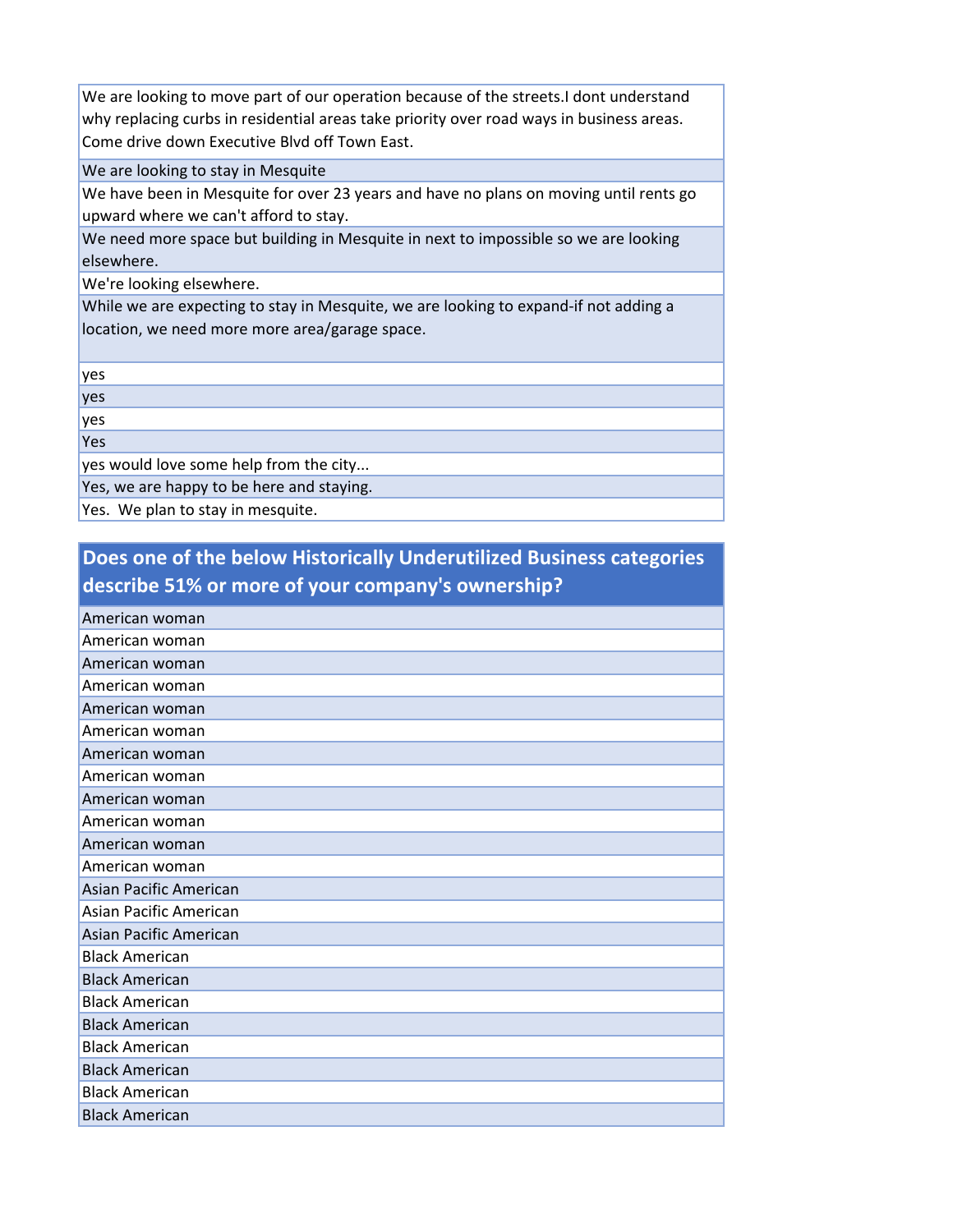## **What BRE event are you or your team members most likely to attend?**

| Attracting and retaining talent     |
|-------------------------------------|
| Attracting and retaining talent     |
| Attracting and retaining talent     |
| Attracting and retaining talent     |
| Attracting and retaining talent     |
| Attracting and retaining talent     |
| Attracting and retaining talent     |
| Attracting and retaining talent     |
| Attracting and retaining talent     |
| Attracting and retaining talent     |
| Attracting and retaining talent     |
| Attracting and retaining talent     |
| <b>Business continuity planning</b> |
| <b>Business continuity planning</b> |
| <b>Business continuity planning</b> |
| <b>Business continuity planning</b> |
| <b>Business continuity planning</b> |
| <b>Business continuity planning</b> |
| <b>Business continuity planning</b> |
| <b>Business continuity planning</b> |
| <b>Business continuity planning</b> |
| <b>Business continuity planning</b> |
| <b>Business continuity planning</b> |
| <b>Business continuity planning</b> |
| <b>Business continuity planning</b> |
| <b>Business continuity planning</b> |
| <b>Business continuity planning</b> |
| <b>Business continuity planning</b> |
| <b>Business continuity planning</b> |
| <b>Customer service training</b>    |
| <b>Customer service training</b>    |
| <b>Customer service training</b>    |
| <b>Customer service training</b>    |
| <b>Customer service training</b>    |
| <b>Emergency preparedness</b>       |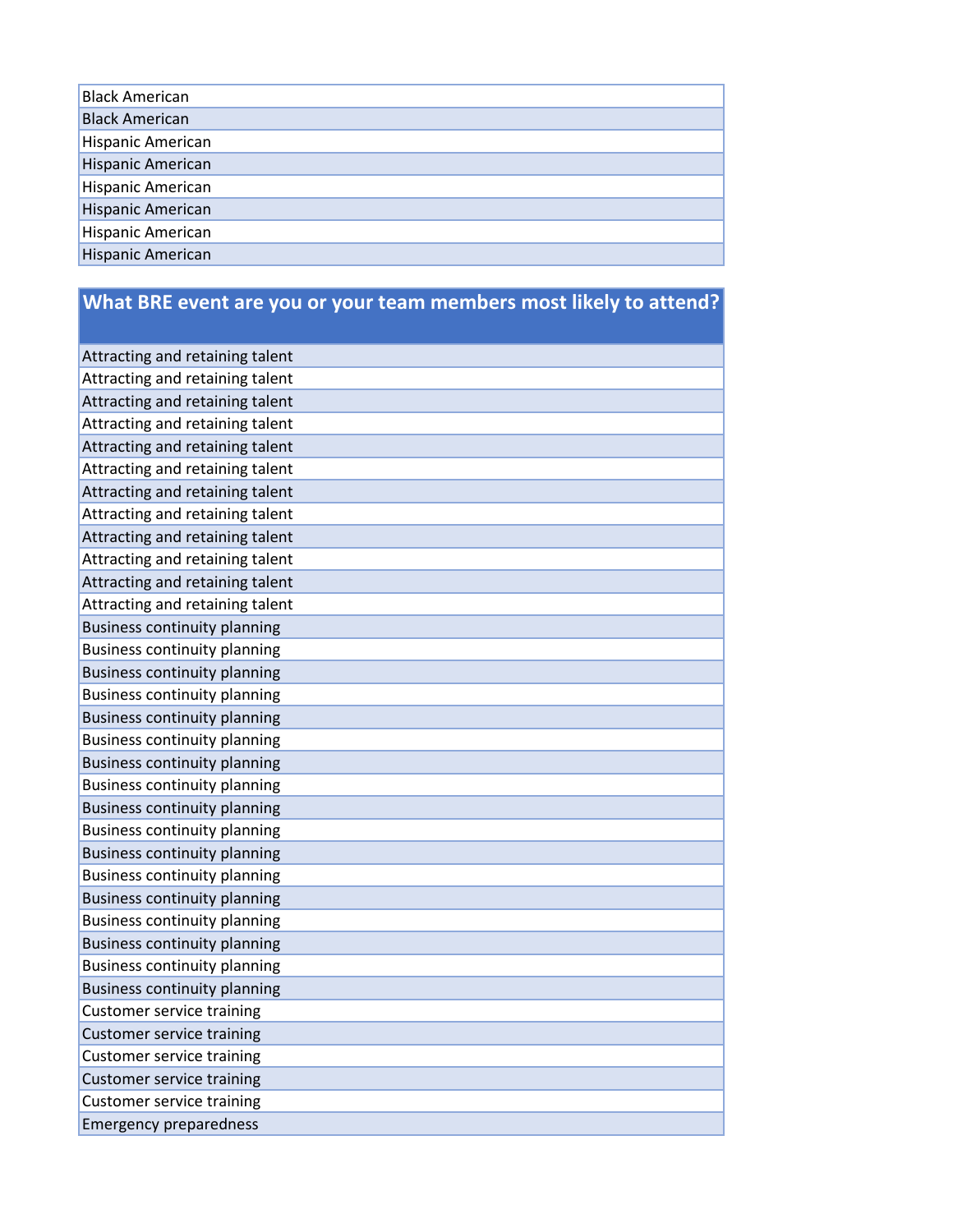| <b>Emergency preparedness</b>                                    |
|------------------------------------------------------------------|
| <b>Emergency preparedness</b>                                    |
| <b>Emergency preparedness</b>                                    |
| <b>Emergency preparedness</b>                                    |
| <b>Emergency preparedness</b>                                    |
| <b>Emergency preparedness</b>                                    |
| <b>Emergency preparedness</b>                                    |
| Entrepreneurship support/resources                               |
| Entrepreneurship support/resources                               |
| Entrepreneurship support/resources                               |
| Entrepreneurship support/resources                               |
| Entrepreneurship support/resources                               |
| Entrepreneurship support/resources                               |
| Entrepreneurship support/resources                               |
| Entrepreneurship support/resources                               |
| Entrepreneurship support/resources                               |
| Entrepreneurship support/resources                               |
| Entrepreneurship support/resources                               |
| Entrepreneurship support/resources                               |
| Entrepreneurship support/resources                               |
| Entrepreneurship support/resources                               |
| HR support/resources                                             |
| HR support/resources                                             |
| HR support/resources                                             |
| HR support/resources                                             |
| Industry specific events (Manufacturer's Day, Restaurants, etc.) |
| Industry specific events (Manufacturer's Day, Restaurants, etc.) |
| Industry specific events (Manufacturer's Day, Restaurants, etc.) |
| Industry specific events (Manufacturer's Day, Restaurants, etc.) |
| Industry specific events (Manufacturer's Day, Restaurants, etc.) |
| Industry specific events (Manufacturer's Day, Restaurants, etc.) |
| Industry specific events (Manufacturer's Day, Restaurants, etc.) |
| Industry specific events (Manufacturer's Day, Restaurants, etc.) |
| Industry specific events (Manufacturer's Day, Restaurants, etc.) |
| Industry specific events (Manufacturer's Day, Restaurants, etc.) |
| Industry specific events (Manufacturer's Day, Restaurants, etc.) |
| Industry specific events (Manufacturer's Day, Restaurants, etc.) |
| Industry specific events (Manufacturer's Day, Restaurants, etc.) |
| Legislation that may affect businesses                           |
| Legislation that may affect businesses                           |
| Legislation that may affect businesses                           |
| Legislation that may affect businesses                           |
| Legislation that may affect businesses                           |
| Legislation that may affect businesses                           |
| Legislation that may affect businesses                           |
| Legislation that may affect businesses                           |
| Legislation that may affect businesses                           |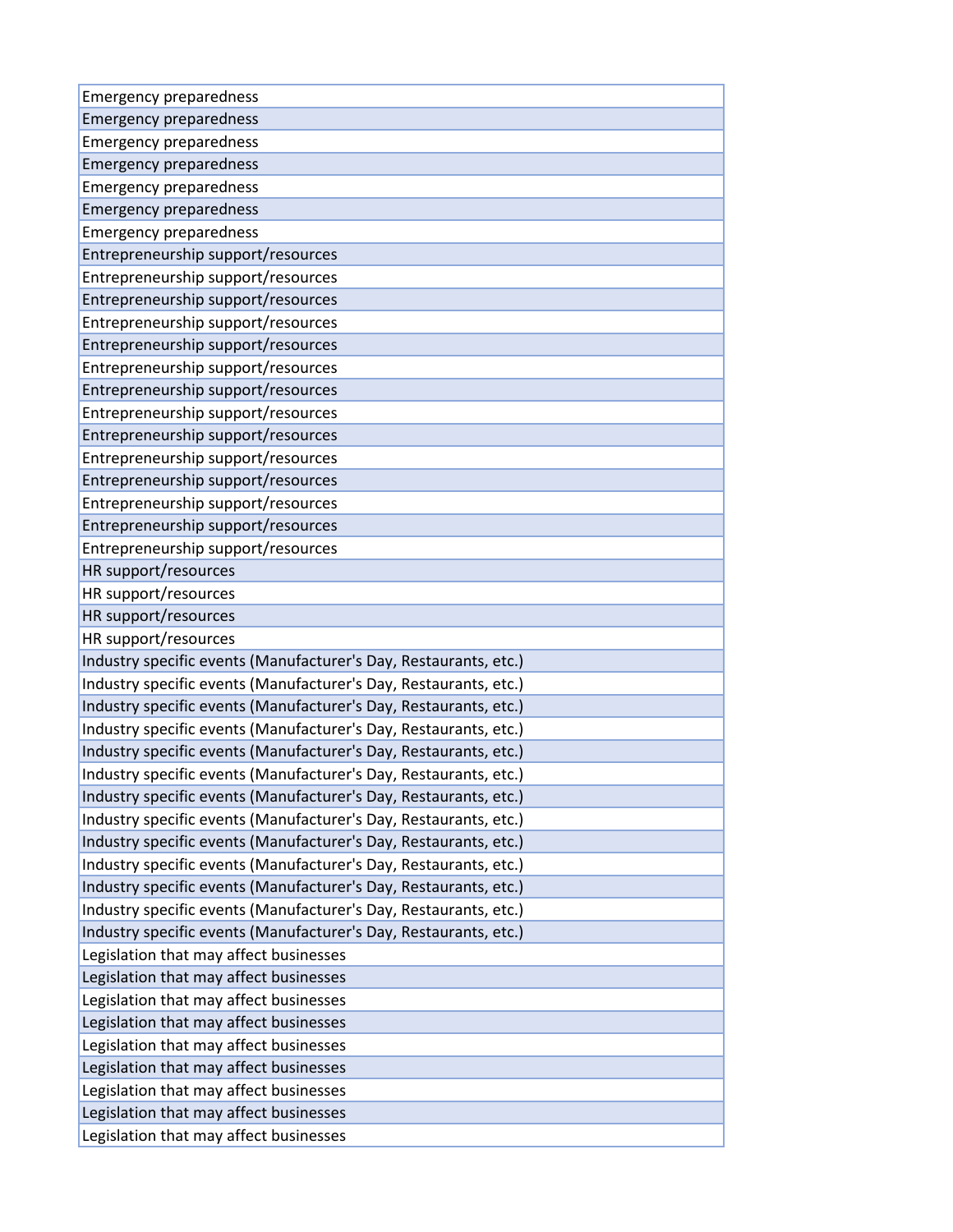| Legislation that may affect businesses |
|----------------------------------------|
| Legislation that may affect businesses |
| Legislation that may affect businesses |
| Legislation that may affect businesses |
| Legislation that may affect businesses |
| Marketing                              |
| Marketing                              |
| Marketing                              |
| Marketing                              |
| Marketing                              |
| Marketing                              |
| Marketing                              |
| Marketing                              |
| Marketing                              |
| Marketing                              |
| Marketing                              |
| Marketing                              |
| Marketing                              |
| Marketing                              |
| Marketing                              |
| Marketing                              |
| Marketing                              |
| Marketing                              |
| Marketing                              |
| Marketing                              |
| Marketing                              |
| Marketing                              |
| Marketing                              |
| Marketing                              |
| Networking events                      |
| Networking events                      |
| Networking events                      |
| Networking events                      |
| Networking events                      |
| Networking events                      |
| Networking events                      |
| Networking events                      |
| Networking events                      |
| Networking events                      |
| Networking events                      |
| Networking events                      |
| Networking events                      |
| Networking events                      |
| Networking events                      |
| Networking events                      |
| Networking events                      |
| Networking events                      |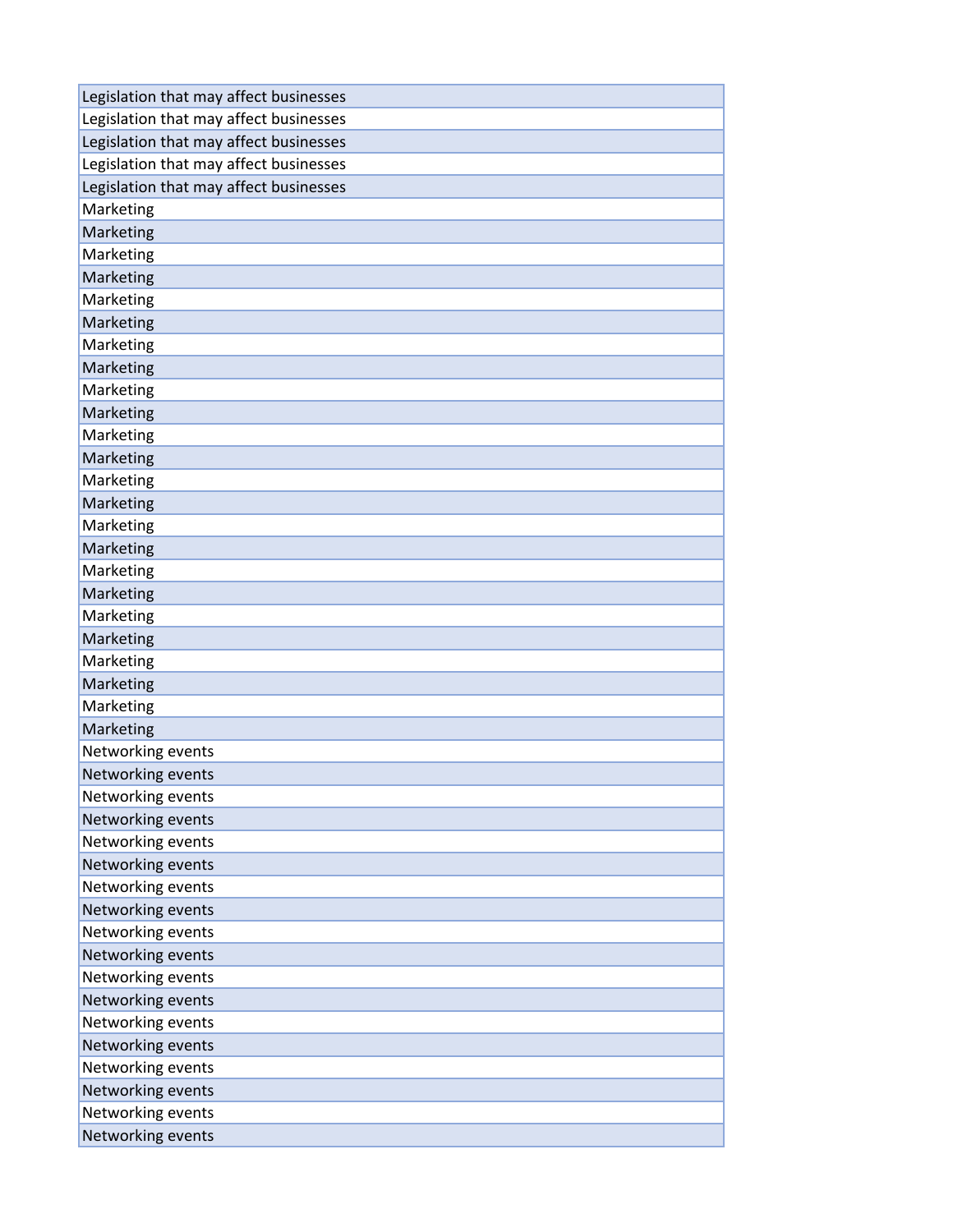| Networking events                                                                           |
|---------------------------------------------------------------------------------------------|
| Networking events                                                                           |
| Networking events                                                                           |
| Networking events                                                                           |
| Networking events                                                                           |
| Other: economic development; new business development; Downtown development;                |
| reducing residential rental in % to ownership; school choice and private and charter school |
| development; reducing commercial building vacancies; revitalization of neighborhoods        |
|                                                                                             |
| <b>Taxes</b>                                                                                |
| Taxes                                                                                       |
| Taxes                                                                                       |
| Taxes                                                                                       |
| Taxes                                                                                       |
| <b>Taxes</b>                                                                                |
| Taxes                                                                                       |
| <b>Taxes</b>                                                                                |
| <b>Taxes</b>                                                                                |
| Working with other cultures                                                                 |
| Working with other cultures                                                                 |
| Working with other cultures                                                                 |
| Working with other cultures                                                                 |

| How could the business environment be improved? |
|-------------------------------------------------|
| Access to capital                               |
| Access to capital                               |
| Access to capital                               |
| Access to capital                               |
| Access to capital                               |
| Access to capital                               |
| Access to capital                               |
| Access to capital                               |
| Access to capital                               |
| Access to capital                               |
| Access to capital                               |
| Access to capital                               |
| Ease of obtaining required City permits         |
| Ease of obtaining required City permits         |
| Ease of obtaining required City permits         |
| Ease of obtaining required City permits         |
| Ease of obtaining required City permits         |
| Ease of obtaining required City permits         |
| Ease of obtaining required City permits         |
| Ease of obtaining required City permits         |
| Ease of obtaining required City permits         |
| Ease of obtaining required City permits         |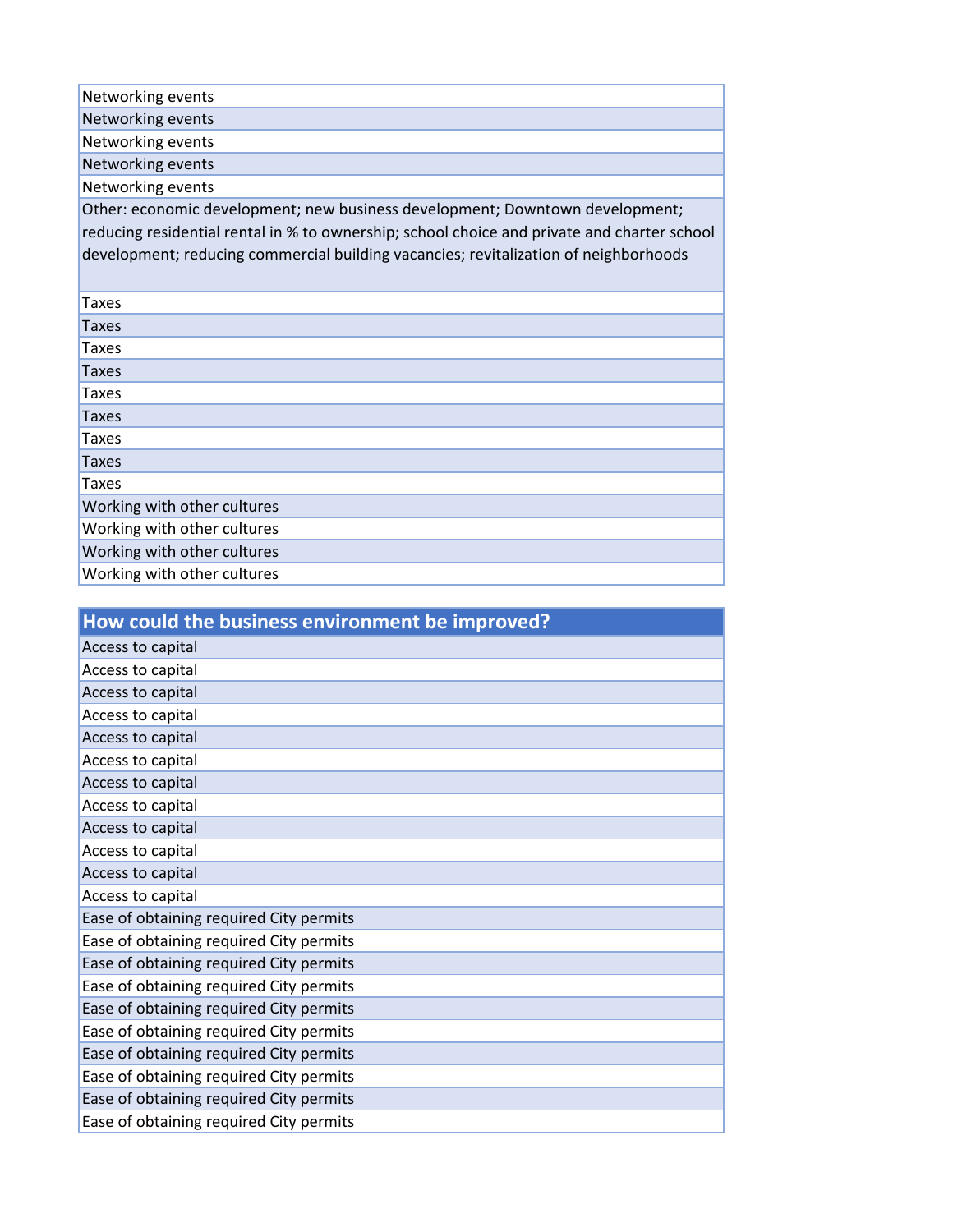| Ease of obtaining required City permits                 |
|---------------------------------------------------------|
| Increased company to company partnerships/relationships |
| Increased company to company partnerships/relationships |
| Increased company to company partnerships/relationships |
| Increased company to company partnerships/relationships |
| Increased company to company partnerships/relationships |
| Increased company to company partnerships/relationships |
| Increased company to company partnerships/relationships |
| Increased company to company partnerships/relationships |
| Increased company to company partnerships/relationships |
| Increased company to company partnerships/relationships |
| Increased company to company partnerships/relationships |
| Increased company to company partnerships/relationships |
| Increased company to company partnerships/relationships |
| Increased company to company partnerships/relationships |
| Increased company to company partnerships/relationships |
| Increased company to company partnerships/relationships |
| Increased company to company partnerships/relationships |
| Increased company to company partnerships/relationships |
| Increased company to company partnerships/relationships |
| Market (local community demographics, etc.)             |
| Market (local community demographics, etc.)             |
| Market (local community demographics, etc.)             |
| Market (local community demographics, etc.)             |
| Market (local community demographics, etc.)             |
| Market (local community demographics, etc.)             |
| Market (local community demographics, etc.)             |
| Market (local community demographics, etc.)             |
| Market (local community demographics, etc.)             |
| Market (local community demographics, etc.)             |
| Market (local community demographics, etc.)             |
| Market (local community demographics, etc.)             |
| Market (local community demographics, etc.)             |
| Market (local community demographics, etc.)             |
| Market area population growth                           |
| Market area population growth                           |
| Market area population growth                           |
| Market area population growth                           |
| Market area population growth                           |
| Market area population growth                           |
| Market area population growth                           |
| Market area population growth                           |
| Market area population growth                           |
| More education/awareness of support services/resources  |
| More education/awareness of support services/resources  |
| More education/awareness of support services/resources  |
| More education/awareness of support services/resources  |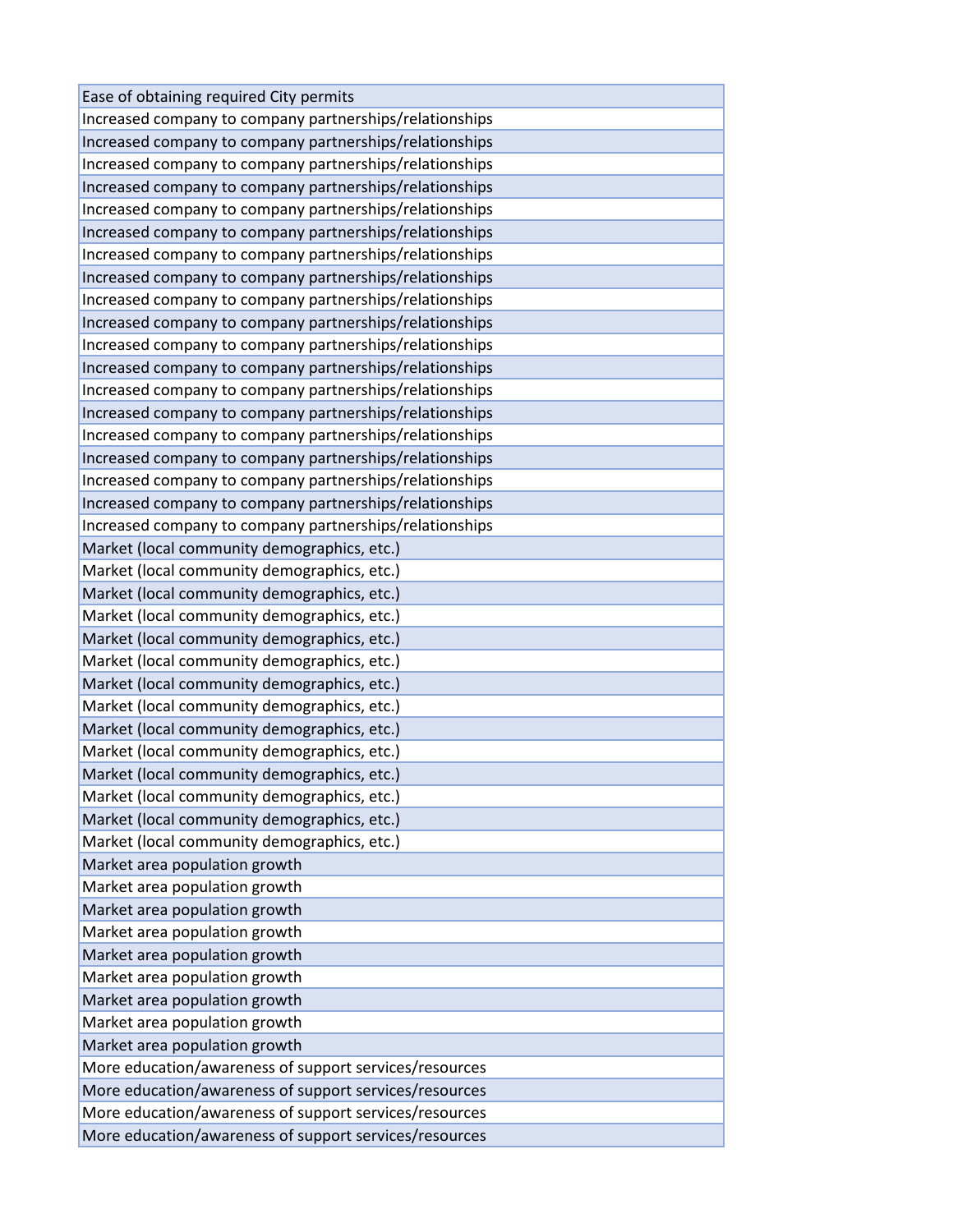| More education/awareness of support services/resources                                                                                                                                    |
|-------------------------------------------------------------------------------------------------------------------------------------------------------------------------------------------|
| More education/awareness of support services/resources                                                                                                                                    |
| More education/awareness of support services/resources                                                                                                                                    |
| More education/awareness of support services/resources                                                                                                                                    |
| More education/awareness of support services/resources                                                                                                                                    |
| More education/awareness of support services/resources                                                                                                                                    |
| More education/awareness of support services/resources                                                                                                                                    |
| More education/awareness of support services/resources                                                                                                                                    |
| More education/awareness of support services/resources                                                                                                                                    |
| Other: Affordable leases.                                                                                                                                                                 |
| Other: The roads are awful Mesquite should be ashamed on the roads. Employees<br>complain about the damage to there cars from the roads truck drivers cant keep there<br>loads tied down. |
| Other: There is almost no parking where we are located and have a gravel lot out front by                                                                                                 |
| the street that would be perfect but are unable to use it because Mesquite says it has to be                                                                                              |
| paved.                                                                                                                                                                                    |
| Physical public infrastructure (streets, water, etc.)                                                                                                                                     |
| Physical public infrastructure (streets, water, etc.)                                                                                                                                     |
| Physical public infrastructure (streets, water, etc.)                                                                                                                                     |
| Physical public infrastructure (streets, water, etc.)                                                                                                                                     |
| Physical public infrastructure (streets, water, etc.)                                                                                                                                     |
| Physical public infrastructure (streets, water, etc.)                                                                                                                                     |
| Physical public infrastructure (streets, water, etc.)                                                                                                                                     |
| Physical public infrastructure (streets, water, etc.)                                                                                                                                     |
| Physical public infrastructure (streets, water, etc.)                                                                                                                                     |
| Physical public infrastructure (streets, water, etc.)                                                                                                                                     |
| Physical public infrastructure (streets, water, etc.)                                                                                                                                     |
| Physical public infrastructure (streets, water, etc.)                                                                                                                                     |
| Physical public infrastructure (streets, water, etc.)                                                                                                                                     |
| Physical public infrastructure (streets, water, etc.)                                                                                                                                     |
| Regulatory environment                                                                                                                                                                    |
| Regulatory environment                                                                                                                                                                    |
| Regulatory environment                                                                                                                                                                    |
| Regulatory environment                                                                                                                                                                    |
| Regulatory environment                                                                                                                                                                    |
|                                                                                                                                                                                           |

## **What do you like most about doing business in Mesquite?**

| Company to company partnerships/relationships |  |
|-----------------------------------------------|--|
| Company to company partnerships/relationships |  |
| Company to company partnerships/relationships |  |
| Company to company partnerships/relationships |  |
| Ease of obtaining necessary permits           |  |
| Ease of obtaining necessary permits           |  |
| Ease of obtaining necessary permits           |  |
| Ease of obtaining necessary permits           |  |
| Ease of obtaining necessary permits           |  |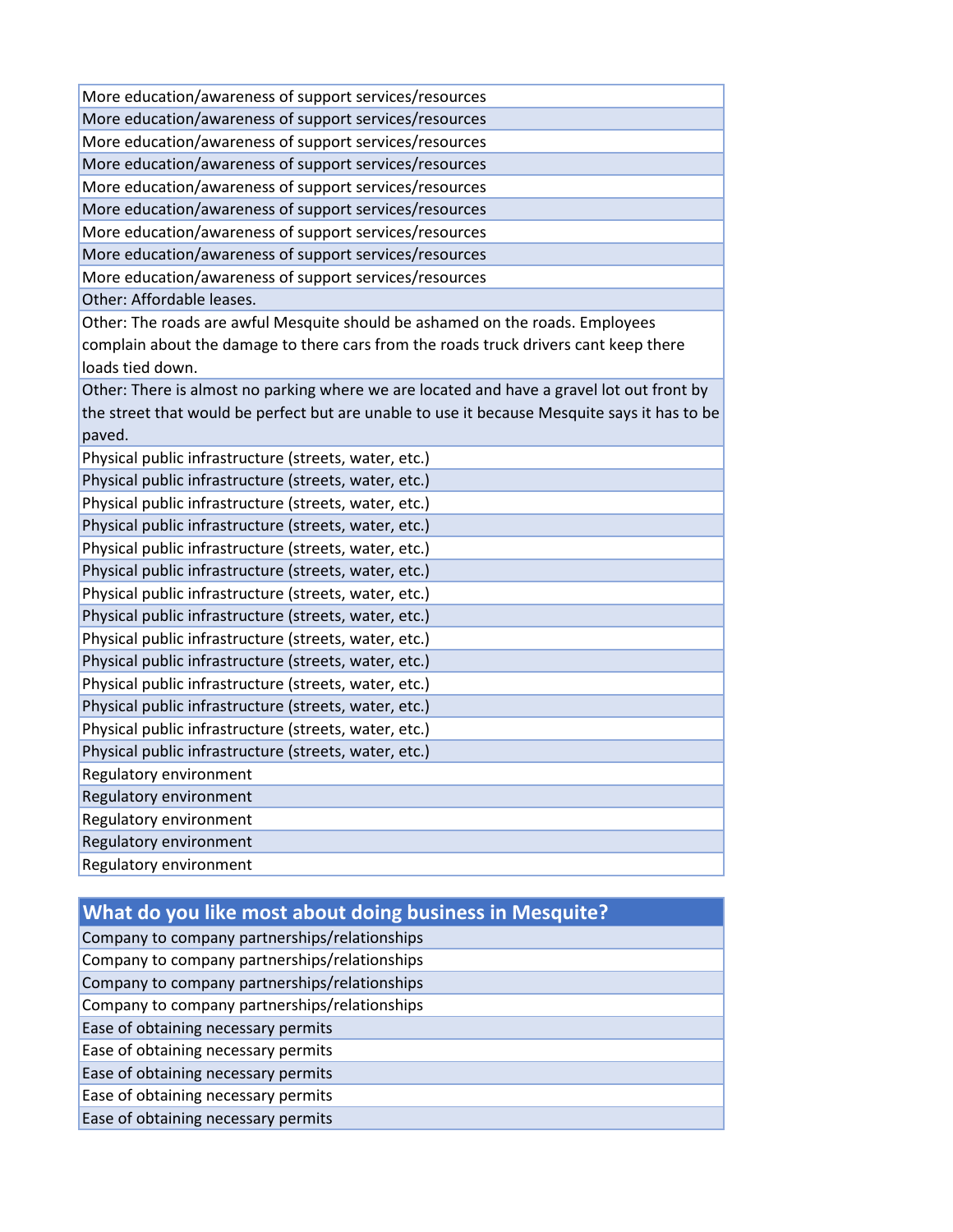| Location                                                                   |
|----------------------------------------------------------------------------|
| Location                                                                   |
| Location                                                                   |
| Location                                                                   |
| Location                                                                   |
| Location                                                                   |
| Location                                                                   |
| Location                                                                   |
| Location                                                                   |
| Location                                                                   |
| Location                                                                   |
| Location                                                                   |
| Location                                                                   |
| Location                                                                   |
| Location                                                                   |
| Location                                                                   |
| Location                                                                   |
| Location                                                                   |
| Location                                                                   |
| Location                                                                   |
| Location                                                                   |
| Location                                                                   |
| Location                                                                   |
| Location                                                                   |
| Location                                                                   |
| Location                                                                   |
| Location                                                                   |
| Location                                                                   |
| Location                                                                   |
| Location                                                                   |
| Market (customer demographics, etc.)                                       |
| Market (customer demographics, etc.)                                       |
| Market (customer demographics, etc.)                                       |
| Market (customer demographics, etc.)                                       |
| Market (customer demographics, etc.)                                       |
| Market (customer demographics, etc.)                                       |
| Market (customer demographics, etc.)                                       |
| Other: historical nature, oldest suburb in metro Dallas next to Dallas     |
| Other: Nothing really. It's just where we landed and moving isn't feasible |
| Physical public infrastructure (streets, water, etc.)                      |
| Physical public infrastructure (streets, water, etc.)                      |
| Relationship with customers                                                |
| Relationship with customers                                                |
| Relationship with customers                                                |
| Relationship with customers                                                |
| Relationship with customers                                                |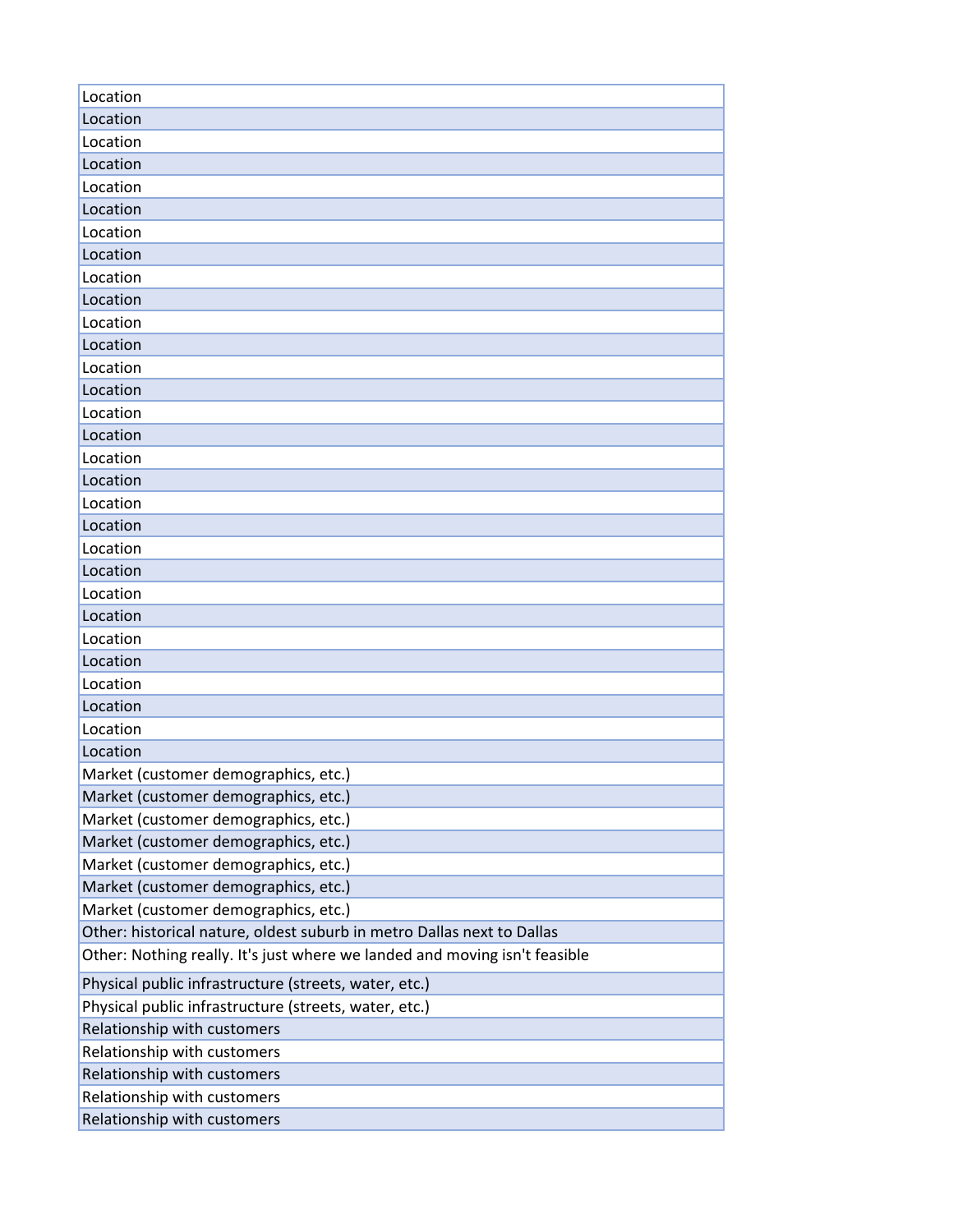| Relationship with customers |
|-----------------------------|
| Relationship with customers |
| Relationship with customers |
| Relationship with customers |
| Relationship with customers |
| Relationship with customers |
| Relationship with customers |
| Relationship with customers |
| Relationship with customers |
| Relationship with customers |
| Relationship with customers |
| Relationship with customers |
| Relationship with customers |
| Relationship with customers |
| Relationship with customers |
| Relationship with customers |
| Relationship with customers |
| Welcoming community         |
| Welcoming community         |
| Welcoming community         |
| Welcoming community         |
| Welcoming community         |
| Welcoming community         |
| Welcoming community         |
|                             |

| What are the top 3 challenges your company is facing? |
|-------------------------------------------------------|
| Attracting talent                                     |
| Attracting talent                                     |
| Attracting talent                                     |
| Attracting talent                                     |
| Attracting talent                                     |
| Attracting talent                                     |
| Attracting talent                                     |
| Attracting talent                                     |
| Attracting talent                                     |
| Attracting talent                                     |
| Attracting talent                                     |
| Attracting talent                                     |
| Attracting talent                                     |
| Attracting talent                                     |
| Attracting talent                                     |
| Attracting talent                                     |
| Attracting talent                                     |
| Attracting talent                                     |
| Attracting talent                                     |
| Competition                                           |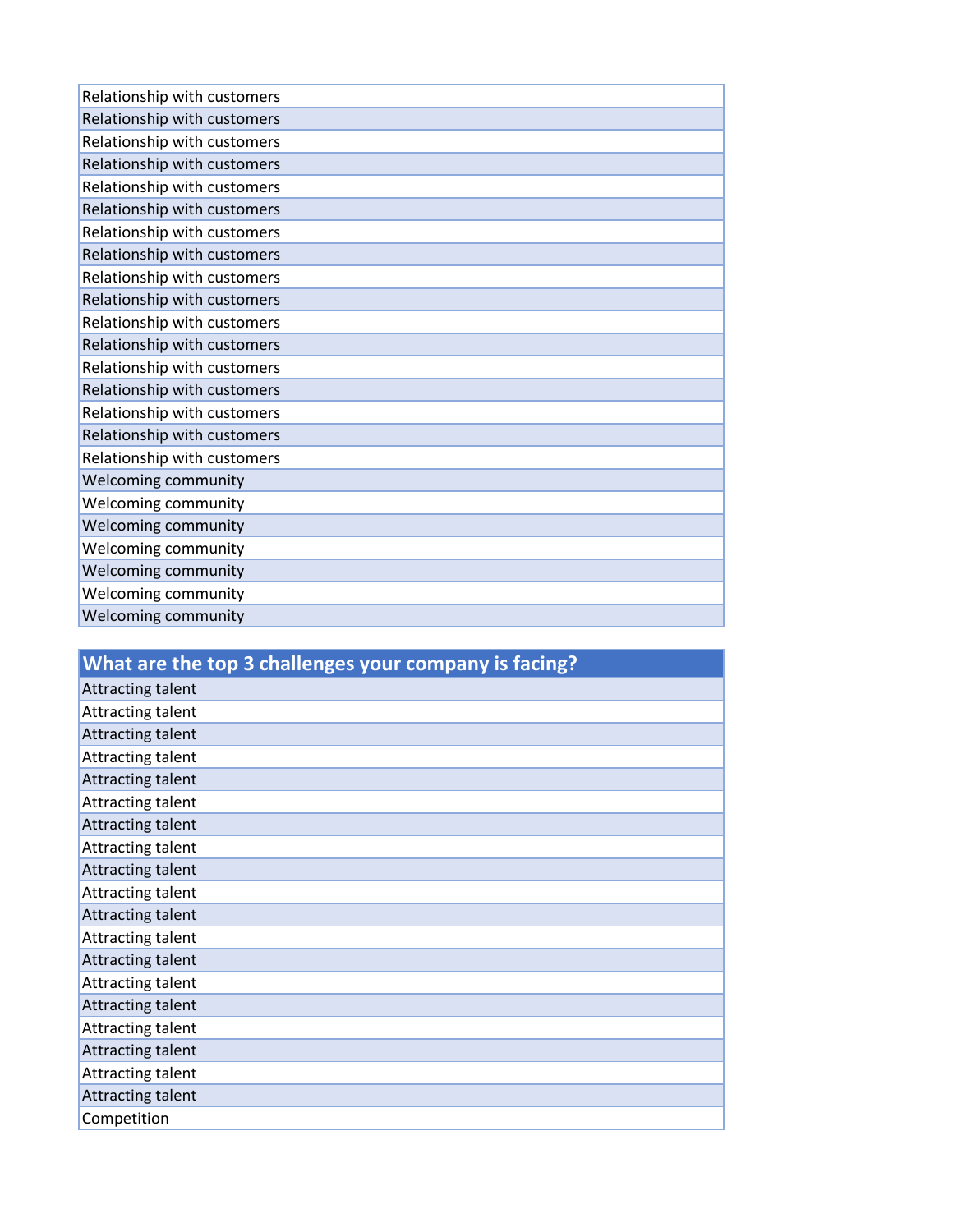| Competition                 |
|-----------------------------|
| Competition                 |
| Competition                 |
| Competition                 |
| Competition                 |
| Competition                 |
| Competition                 |
| Competition                 |
| Competition                 |
| Competition                 |
| Competition                 |
| Compliance                  |
| Compliance                  |
| Compliance                  |
| Continuity planning         |
| Continuity planning         |
| Cost of raw/input materials |
| Cost of raw/input materials |
| Cost of raw/input materials |
| Cost of raw/input materials |
| Cost of raw/input materials |
| Cost of raw/input materials |
| Cost of raw/input materials |
| Cost of raw/input materials |
| Cost of raw/input materials |
| Cost of raw/input materials |
| Disaster planning           |
| Disaster planning           |
| Distribution/supply chain   |
| Distribution/supply chain   |
| Distribution/supply chain   |
| Distribution/supply chain   |
| Distribution/supply chain   |
| <b>Employee training</b>    |
| <b>Employee training</b>    |
| <b>Employee training</b>    |
| <b>Employee training</b>    |
| <b>Employee training</b>    |
| <b>Employee training</b>    |
| <b>Employee training</b>    |
| <b>Employee training</b>    |
| Employee turnover/retention |
| Employee turnover/retention |
| Employee turnover/retention |
| Employee turnover/retention |
| Employee turnover/retention |
| Employee turnover/retention |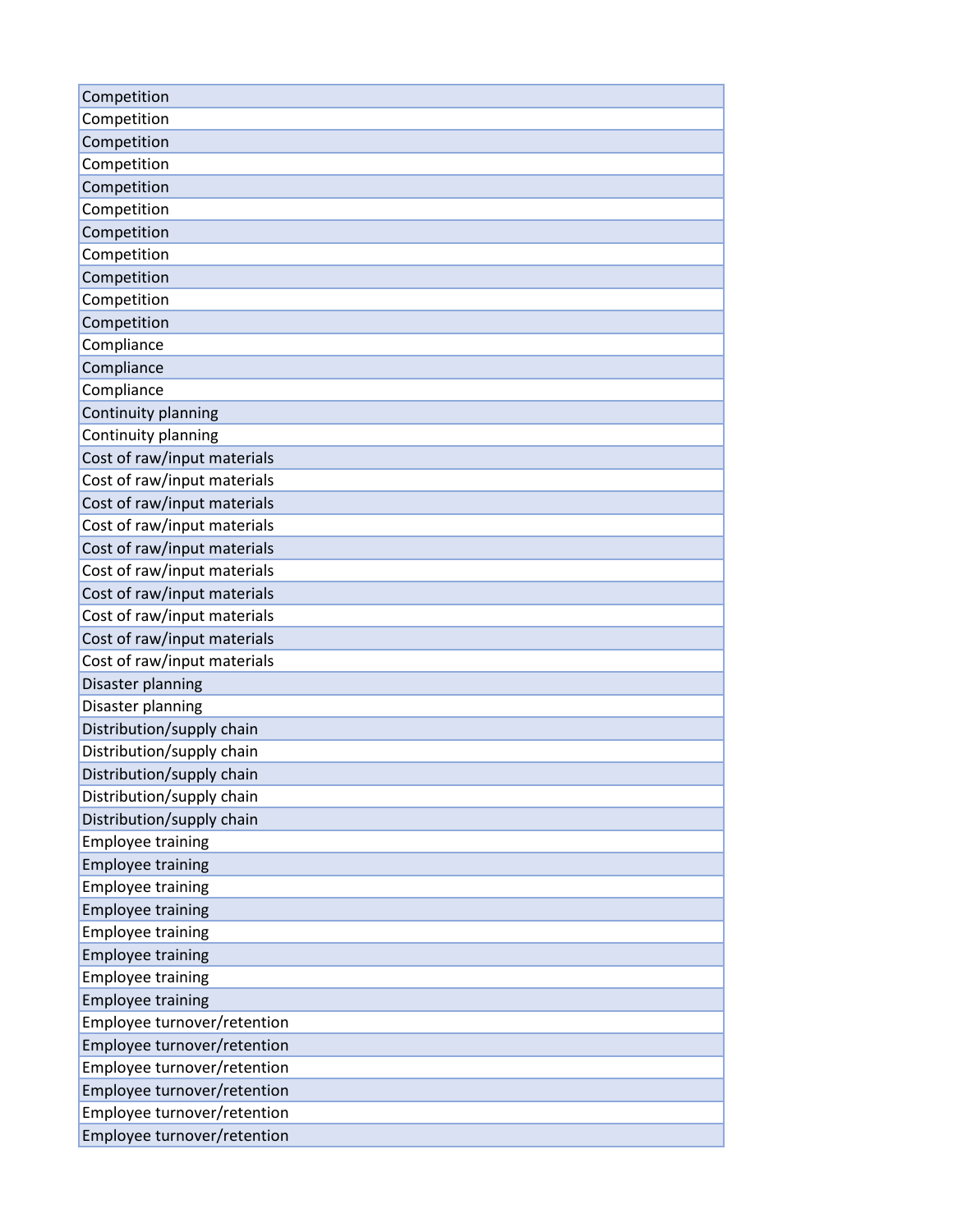| Employee turnover/retention          |
|--------------------------------------|
| Employee turnover/retention          |
| Employee turnover/retention          |
| Employee turnover/retention          |
| Employee turnover/retention          |
| Employee turnover/retention          |
| Employee turnover/retention          |
| Employee turnover/retention          |
| Employee turnover/retention          |
| Employee turnover/retention          |
| Higher costs than sales can support  |
| Higher costs than sales can support  |
| Higher costs than sales can support  |
| Higher costs than sales can support  |
| Higher costs than sales can support  |
| Higher costs than sales can support  |
| Higher costs than sales can support  |
| Higher costs than sales can support  |
| Higher costs than sales can support  |
| Higher costs than sales can support  |
| Higher costs than sales can support  |
| Higher costs than sales can support  |
| Higher costs than sales can support  |
| Higher costs than sales can support  |
| Lack of funds for needed investments |
| Lack of funds for needed investments |
| Lack of funds for needed investments |
| Lack of funds for needed investments |
| Lack of funds for needed investments |
| Lack of funds for needed investments |
| Lack of funds for needed investments |
| Lack of funds for needed investments |
| Lack of funds for needed investments |
| Lack of funds for needed investments |
| Need more space/square footage       |
| Need more space/square footage       |
| Need more space/square footage       |
| Need more space/square footage       |
| Need more space/square footage       |
| Need more space/square footage       |
| Need more space/square footage       |
| Need more space/square footage       |
| Need more space/square footage       |
| Need more space/square footage       |
| Need more space/square footage       |
| Need more space/square footage       |
| Need more space/square footage       |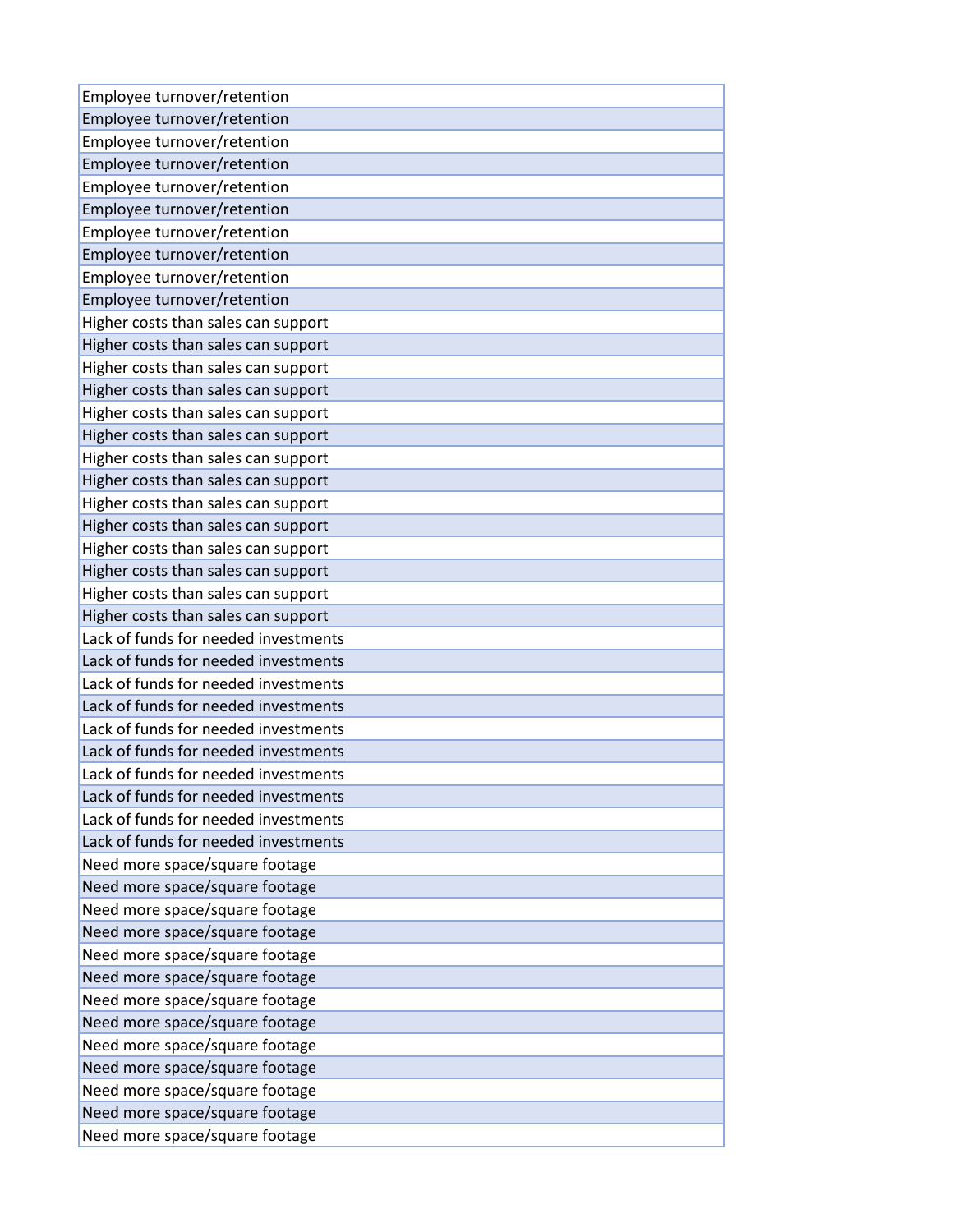| <b>None</b>                                                                                                                                                                                                                                      |
|--------------------------------------------------------------------------------------------------------------------------------------------------------------------------------------------------------------------------------------------------|
| None                                                                                                                                                                                                                                             |
| <b>None</b>                                                                                                                                                                                                                                      |
| None                                                                                                                                                                                                                                             |
| Other: Additional clientelle because those I have been working with have slowed their roll.                                                                                                                                                      |
| Other: Commercial property owners would rather leave a space empty than rent for an<br>affordable price. Must be getting breaks from government that are higher than renting to<br>a business. Many of the spaces have been empty for 10+ years. |
| Other: Personal physical disability greatly hinders biz and finding clients to help pay the<br>bills.                                                                                                                                            |
| Other: Sales plan that would increase profit.                                                                                                                                                                                                    |
| Safety concerns related to COVID-19                                                                                                                                                                                                              |
| Safety concerns related to COVID-19                                                                                                                                                                                                              |
| Safety concerns related to COVID-19                                                                                                                                                                                                              |
| Safety concerns related to COVID-19                                                                                                                                                                                                              |
| Safety concerns related to COVID-19                                                                                                                                                                                                              |
| Safety concerns unrelated to COVID-19                                                                                                                                                                                                            |

| How many full-time equivalent position vacancies does your company |  |
|--------------------------------------------------------------------|--|
| have?                                                              |  |

| $\overline{0}$          |
|-------------------------|
| $\overline{0}$          |
| $\overline{\mathbf{0}}$ |
| $\overline{0}$          |
| $\overline{\mathbf{0}}$ |
| $\overline{\mathbf{0}}$ |
| $\overline{\mathbf{0}}$ |
| $\overline{0}$          |
| $\overline{\mathbf{0}}$ |
| $\vert 0 \vert$         |
| $\overline{0}$          |
| $\overline{0}$          |
| $\overline{\mathbf{0}}$ |
| $\overline{0}$          |
| $\overline{\mathbf{0}}$ |
| $\overline{0}$          |
| $\overline{0}$          |
| $\overline{0}$          |
| $\overline{0}$          |
| $\overline{0}$          |
| $\overline{0}$          |
| $\mathbf 1$             |
| $\mathbf{1}$            |
| $\mathbf 1$             |
| $\mathbf{1}$            |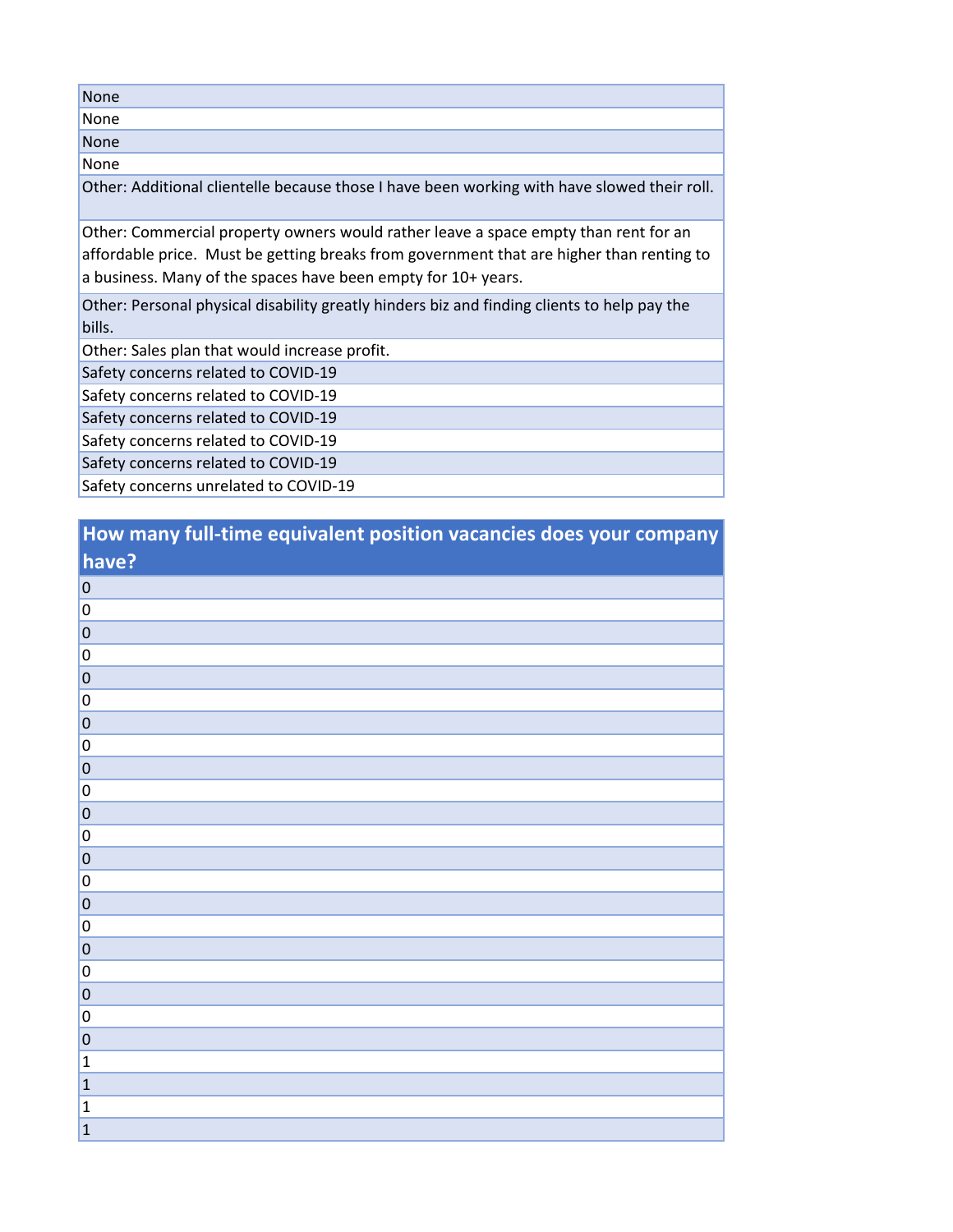| $\vert$ 1               |
|-------------------------|
| 2                       |
| 2                       |
| 2                       |
| 2                       |
| 2                       |
| 2                       |
| 2                       |
| $\overline{2}$          |
| $\vert$ 3               |
| $\vert$ 3               |
| $\vert 4 \vert$         |
| $\overline{\mathbf{5}}$ |
| 5                       |
| 5                       |
| $\vert$ 5               |
| $\vert$ 8               |
| 10                      |
| 11                      |
| 20                      |
| none                    |
| None                    |

| How many full-time equivalent people work at your company? |
|------------------------------------------------------------|
| $\vert$ 1                                                  |
| 1                                                          |
| $\mathbf{1}$                                               |
| $\mathbf{1}$                                               |
| $\vert$ 1                                                  |
| $\vert$ 1                                                  |
| $\overline{2}$                                             |
| 2                                                          |
| 2                                                          |
| $ 2\rangle$                                                |
| 2                                                          |
| $\overline{2}$                                             |
| 2                                                          |
| 2.5                                                        |
| $\vert 3 \vert$                                            |
| $\vert 3 \vert$                                            |
| 3                                                          |
| $\overline{\mathbf{3}}$                                    |
| 3                                                          |
| 4                                                          |
| $\vert 4$                                                  |
| $\vert 4$                                                  |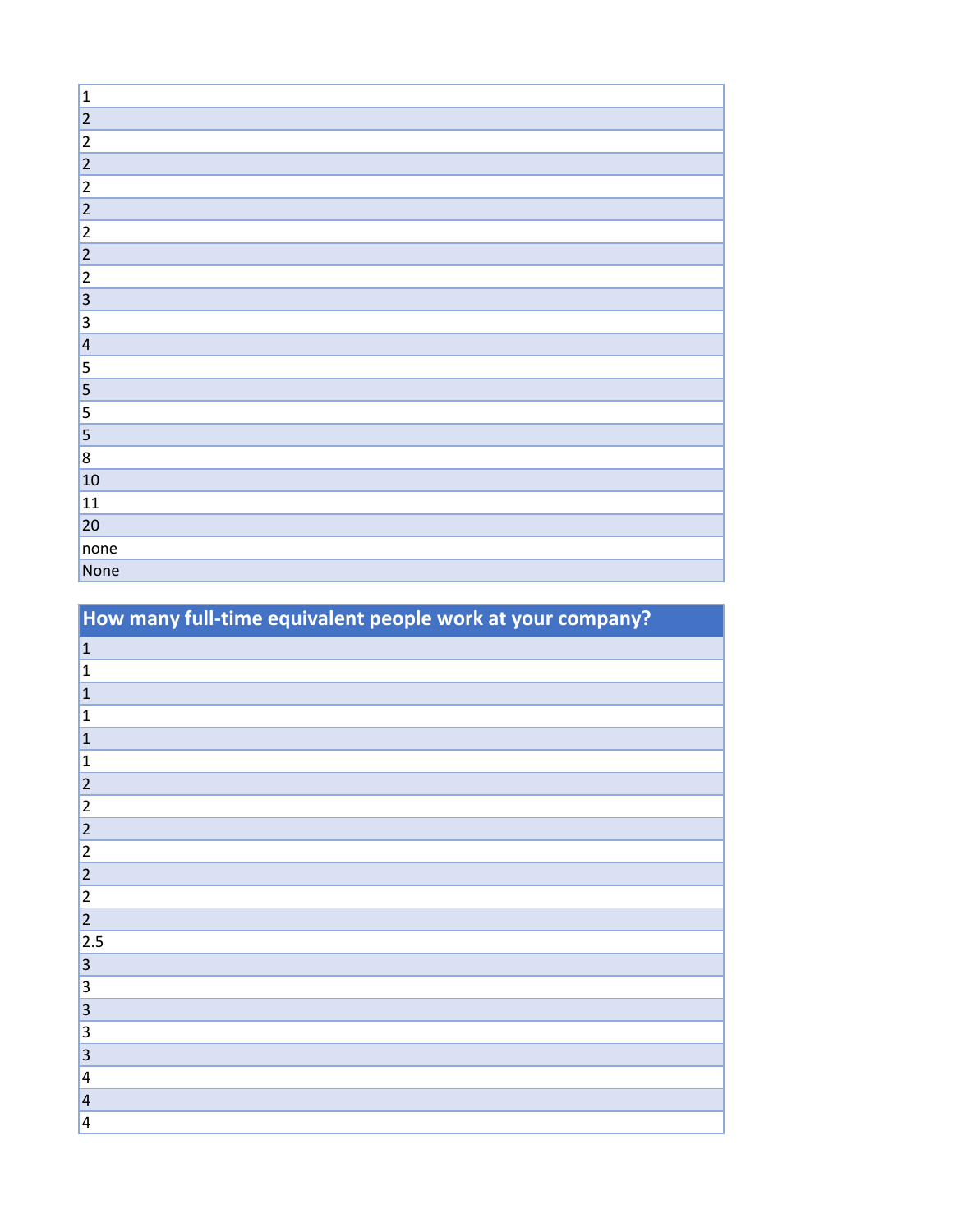| $\vert$ 5 |
|-----------|
| $\vert$ 5 |
| 7         |
| 7         |
| 8         |
| $\vert$ 8 |
| 8         |
| 10        |
| 12        |
| 13        |
| 15        |
| 15        |
| 15        |
| 20        |
| 20        |
| 20        |
| 22        |
| 22        |
| 60        |
| 70        |
| 120       |
| 125       |
| 135       |
| 150       |
| 150       |

| What challenges do you predict in the future or what concerns you |
|-------------------------------------------------------------------|
| down the line?                                                    |
| <b>Attracting talent</b>                                          |
| Attracting talent                                                 |
| Attracting talent                                                 |
| <b>Attracting talent</b>                                          |
| Attracting talent                                                 |
| Attracting talent                                                 |
| <b>Attracting talent</b>                                          |
| Attracting talent                                                 |
| Attracting talent                                                 |
| <b>Attracting talent</b>                                          |
| <b>Attracting talent</b>                                          |
| Attracting talent                                                 |
| <b>Attracting talent</b>                                          |
| Attracting talent                                                 |
| Attracting talent                                                 |
| Attracting talent                                                 |
| <b>Attracting talent</b>                                          |
| Attracting talent                                                 |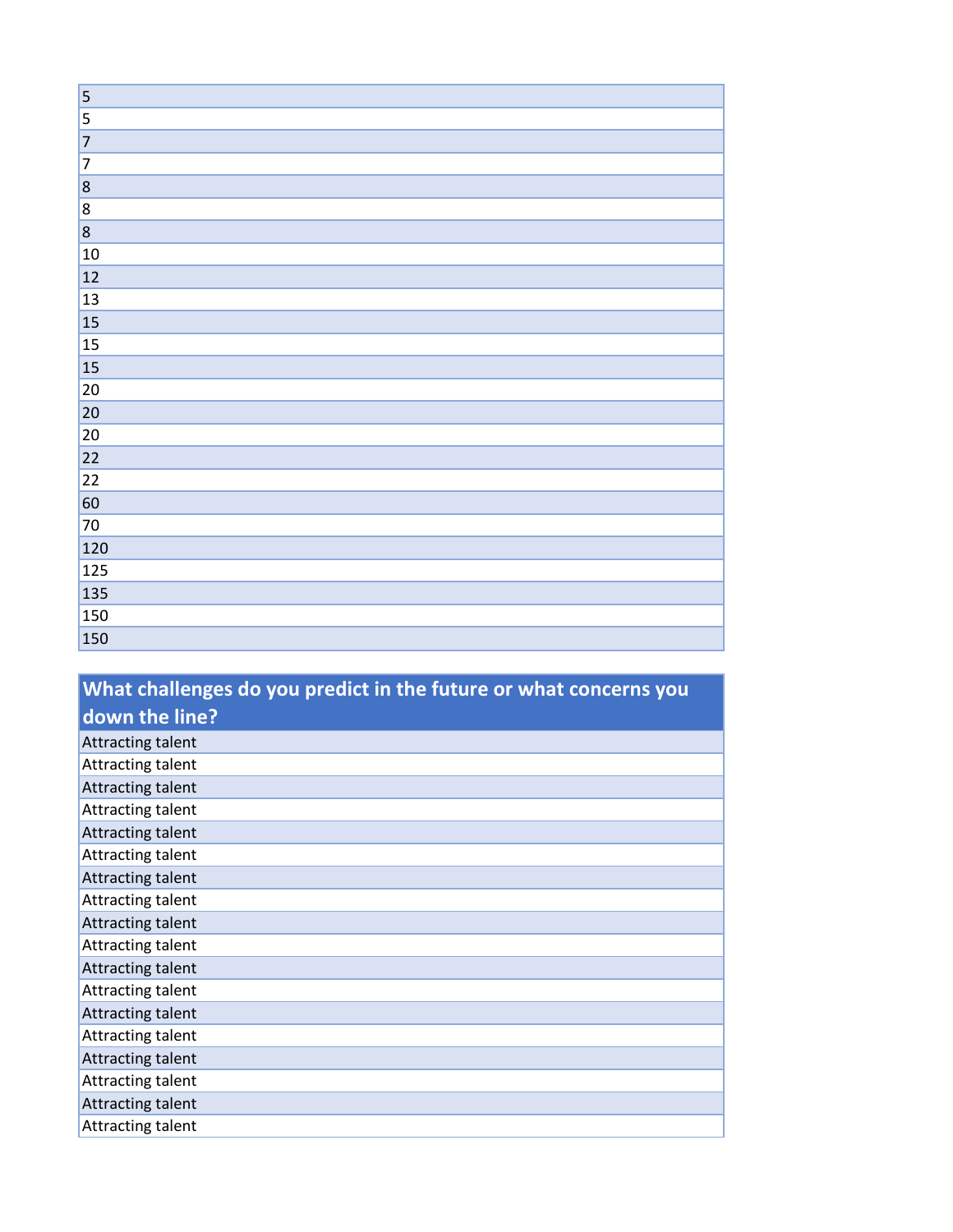| Competition                 |
|-----------------------------|
| Competition                 |
| Competition                 |
| Competition                 |
| Competition                 |
| Competition                 |
| Competition                 |
| Competition                 |
| Competition                 |
| Competition                 |
| Competition                 |
| Compliance                  |
| Compliance                  |
| Compliance                  |
| Continuity planning         |
| Cost of raw/input materials |
| Cost of raw/input materials |
| Cost of raw/input materials |
| Cost of raw/input materials |
| Cost of raw/input materials |
| Cost of raw/input materials |
| Cost of raw/input materials |
| Cost of raw/input materials |
| Cost of raw/input materials |
| Cost of raw/input materials |
| Cost of raw/input materials |
| Disaster planning           |
| Distribution/supply chain   |
| Distribution/supply chain   |
| Distribution/supply chain   |
| <b>Employee training</b>    |
| <b>Employee training</b>    |
| <b>Employee training</b>    |
| <b>Employee training</b>    |
| Employee turnover/retention |
| Employee turnover/retention |
| Employee turnover/retention |
| Employee turnover/retention |
| Employee turnover/retention |
| Employee turnover/retention |
| Employee turnover/retention |
| Employee turnover/retention |
| Employee turnover/retention |
| Employee turnover/retention |
| Employee turnover/retention |
| Employee turnover/retention |
| Employee turnover/retention |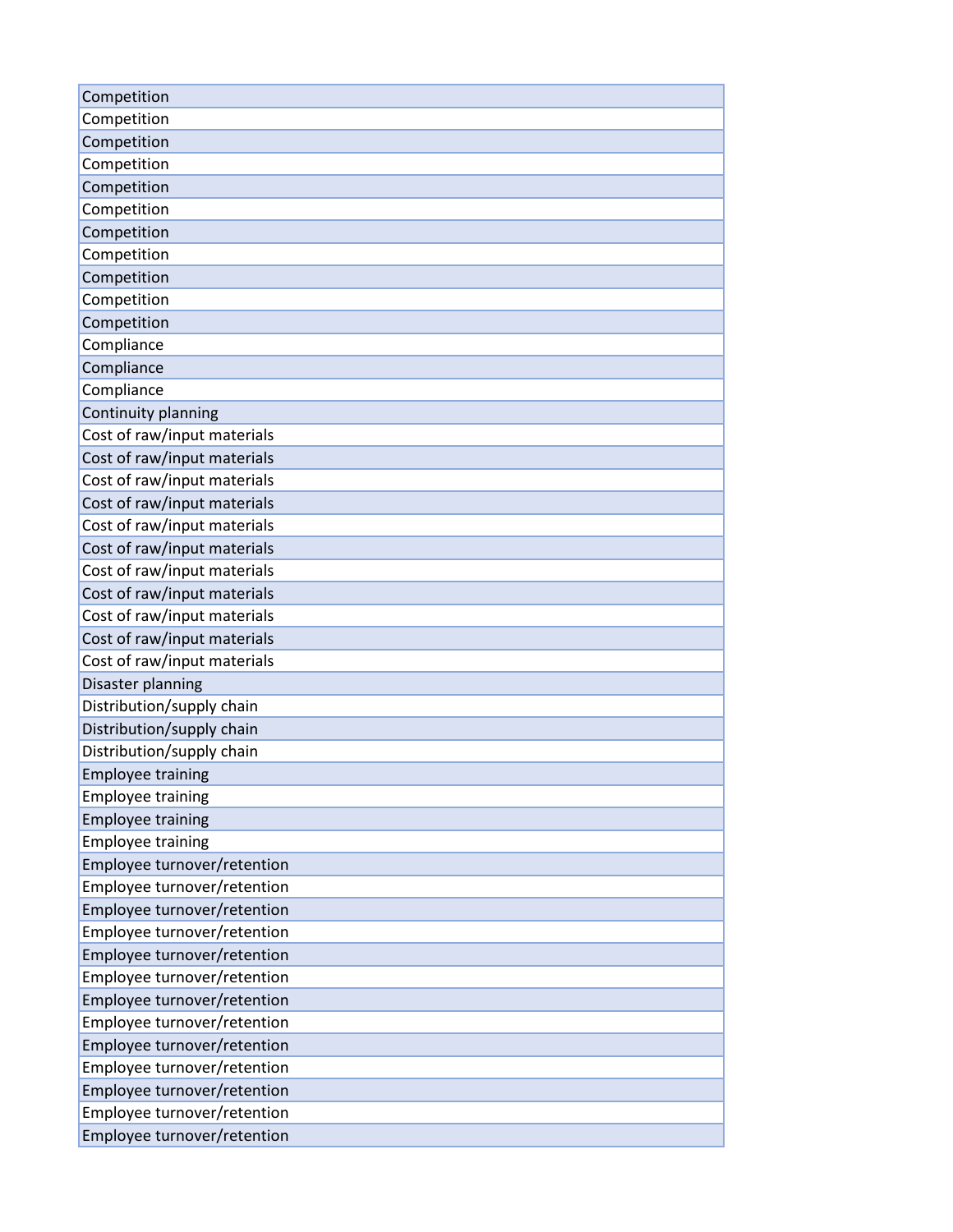| Higher costs than sales can support  |
|--------------------------------------|
| Higher costs than sales can support  |
| Higher costs than sales can support  |
| Higher costs than sales can support  |
| Higher costs than sales can support  |
| Higher costs than sales can support  |
| Higher costs than sales can support  |
| Higher costs than sales can support  |
| Higher costs than sales can support  |
| Higher costs than sales can support  |
| Higher costs than sales can support  |
| Higher costs than sales can support  |
| Higher costs than sales can support  |
| Higher costs than sales can support  |
| Higher costs than sales can support  |
| Higher costs than sales can support  |
| Higher costs than sales can support  |
| Lack of funds for needed investments |
| Lack of funds for needed investments |
| Lack of funds for needed investments |
| Lack of funds for needed investments |
| Lack of funds for needed investments |
| Lack of funds for needed investments |
| Lack of funds for needed investments |
| Lack of funds for needed investments |
| Lack of funds for needed investments |
| Lack of funds for needed investments |
| Lack of funds for needed investments |
| Lack of funds for needed investments |
| Lack of funds for needed investments |
| Need more space/square footage       |
| Need more space/square footage       |
| Need more space/square footage       |
| Need more space/square footage       |
| Need more space/square footage       |
| Need more space/square footage       |
| Need more space/square footage       |
| Need more space/square footage       |
| Need more space/square footage       |
| Need more space/square footage       |
| Need more space/square footage       |
| Need more space/square footage       |
| Need more space/square footage       |
| Need more space/square footage       |
| Need more space/square footage       |
| Need more space/square footage       |
| None                                 |